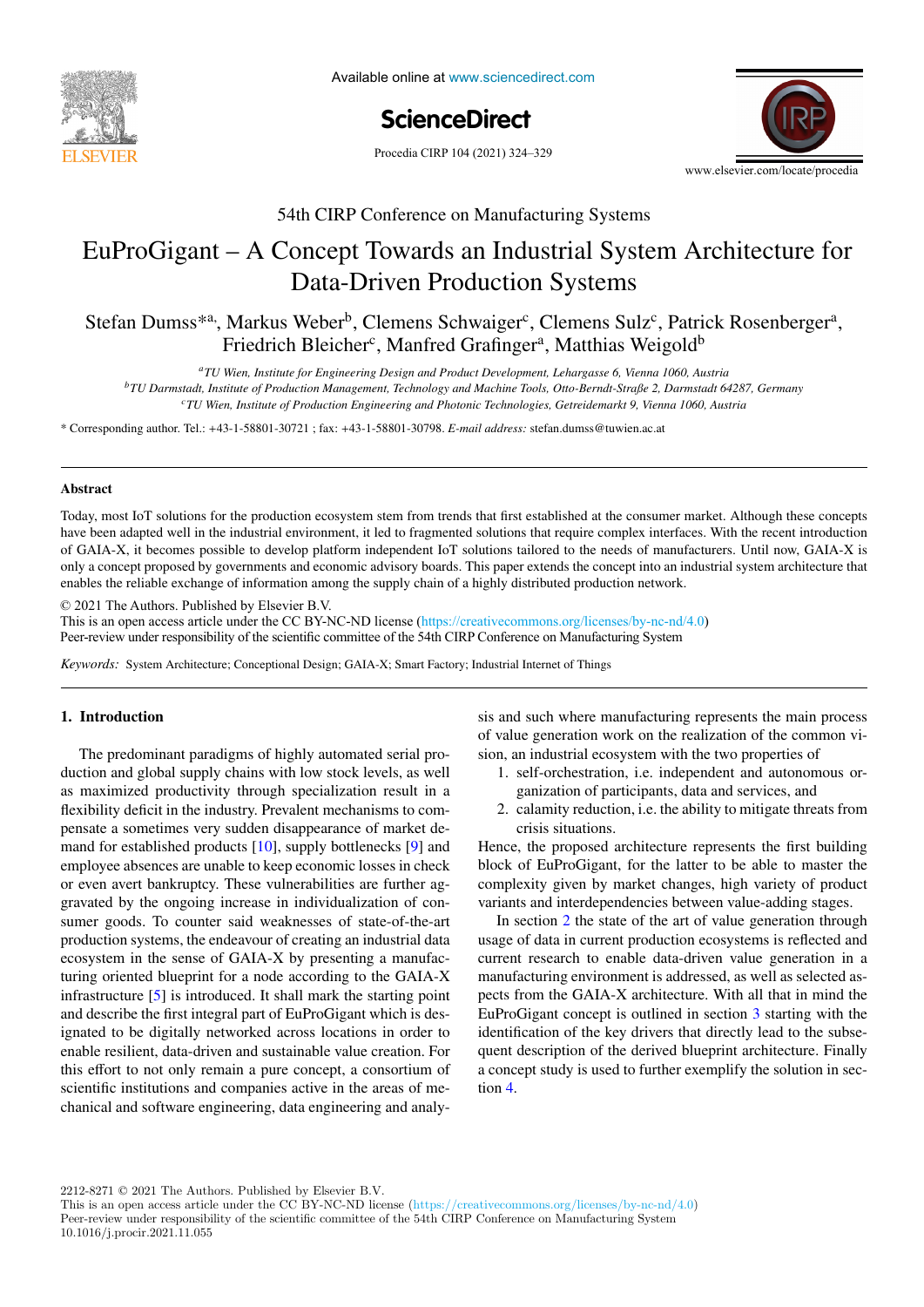## 2. Data-Driven Value Generation

## *2.1. Infrastructure Determines Data*

The typical structure of IT systems in industrial enterprises cannot be addressed as a single architectural construct but rather as a heterogeneous accumulation of legacy components. The latter has grown from the continuous development of expanding the application of automation and information technologies [19]. Intra-corporate architectures can therefore be described by using models generated along the way, whereas the automation pyramid is very common. However, there is no commonly used variant and the various versions promote hierarchisations from three to seven levels [15]. This only reflects the aspiration to express the significant change of information content (i.e. upwards abstraction) when transitioning between levels through separation on the one hand and that those levels simultaneously are deeply intertwined in their purposes through aggregation on the other hand. The classic vertical hierarchical structure suffices reality only partially nowadays and models including the aspect of multidimensionality like reference architecture model industry 4.0 (RAMI4.0) [7] and its more user-centered derivate the asset administration shell [14] have been proposed. The industry seems to be currently transitioning by breaking vertical hierarchies and simultaneously integrating horizontally through enhancing connectivity with the user base and original equipment manufacturers (OEMs). An enterprise information architecture (EIA) will only cover certain areas of said models, e.g. by focusing on vertical integration. How widely the EIA extends along a dimension and if multi-dimensional aspects are implemented (e.g. orthogonal integration) really indicates how big the potential to generate additional value through data utilization is. Kaufmann and Servatius [12] describe enterprise IT-architectures in four different evolutionary stages, i.e. IT-architecture 1.0 to 4.0, where the lowest number indicates a mostly heterogeneous landscape of software and databases fulfilling different purposes and following different paradigms. Said environment lacks interfaces and compatibility leading to potentially yielding data to lie fallow. The IT-architecture 4.0 of course is the concept to overcome said drawbacks not only inside an enterprise but beyond its borders.

## *2.2. Data Determines Value*

The rather vaguely outlined term big data (cf. [4, 19]) is usually used as a description for a set of data so general in nature that it is non-describable. Going by this, the definition fits the raw state of potentially valuable data derivable from processes inside and around an industrial enterprise. Focusing on potentially valuable information an industrial data ecosystem may yield is immanent to a data-driven approach in value generation. Manufacturing represents the core value generating process in that context.

Consequently raw data created alongside manufacturing processes have to carry value, a fact to be emphasised by the term industrial data. To characterize the term the distinction between the manufacturing internet of things (MIoT) and consumer internet of things (CIoT) made by Dai et al. [3] shall be used. So industrial data is generated within a MIoT which gives it the following attributes

- of being monitored rather immediate to the process,
- with a high data rate,
- in real time,
- with poor contextualisation and
- is reused.

The latter two attributes take the precondition of a brownfield environment [6] into account, where sensors are abundant. That is, because in combination with programmable logical controllers (PLCs) and actors, sensors act as part of machine control and continuously produce information. This data will be directly utilized inside the control loop without passing it on. Such are the data sources most immediate to the process and when made available for reuse provide the basis for optimizing value generation processes.

Arguably, higher level information, i.e. data descending from enterprise resource planning (ERP) or a manufacturing execution system (MES) albeit already being abstracted, is very promising regarding data-driven value generation. It is more fitting to data descending from the CIoT which makes technologies coming from the consumer sector easier applicable and scaling effects are more prominent. To be concise, data available on higher levels of the automation pyramid is more fitting to the term of smart data, i.e. data with elevated contextualisation to be input-ready for decision making [8] in opposition to industrial data.

#### *2.3. Enabling Value Generation*

Noteworthy hindrances for data-driven value generation independent of the kind of data are legacy and proprietary systems [6], data silos  $[19]$ , the lack  $[18]$  or even the abundance  $[11]$  of communication protocols and interfaces, as well as poor or no contextualisation [2] of information from the outset. Whilst the origin of said hindrances lies in historically grown infrastructure, an architecture to be fully integrated with the internet of things (IoT) and artificial intelligence (AI) has yet to be found and Kaufmann and Servatius [12] further exemplify that in an IT-architecture 4.0 there will exist parallel structures embodied by innovation ecosystems decoupled from the core processes keeping up the value chain. In this regard the international data space (IDS) association has developed a reference architecture that builds up in the horizontal plane in reference to RAMI4.0 and parallels the broader GAIA-X initiative [5].

It describes the linkage between industry sectors and introduces new roles, e.g. the data broker that orchestrates data flow throughout architecture levels. In the IDS data will be held available in a virtual data space with the data producing party as data owner [16]. Innovation ecosystems seem not fit to touch value generation in the first run, but their establishment may come around and have a disruptive effect on how industrial enterprises generate revenue, whilst there is already a shift in the industry to take on the provision of services in addition to their products [17]. Both GAIA-X and the IDS rely on standardization of interfaces, semantics and terms of use in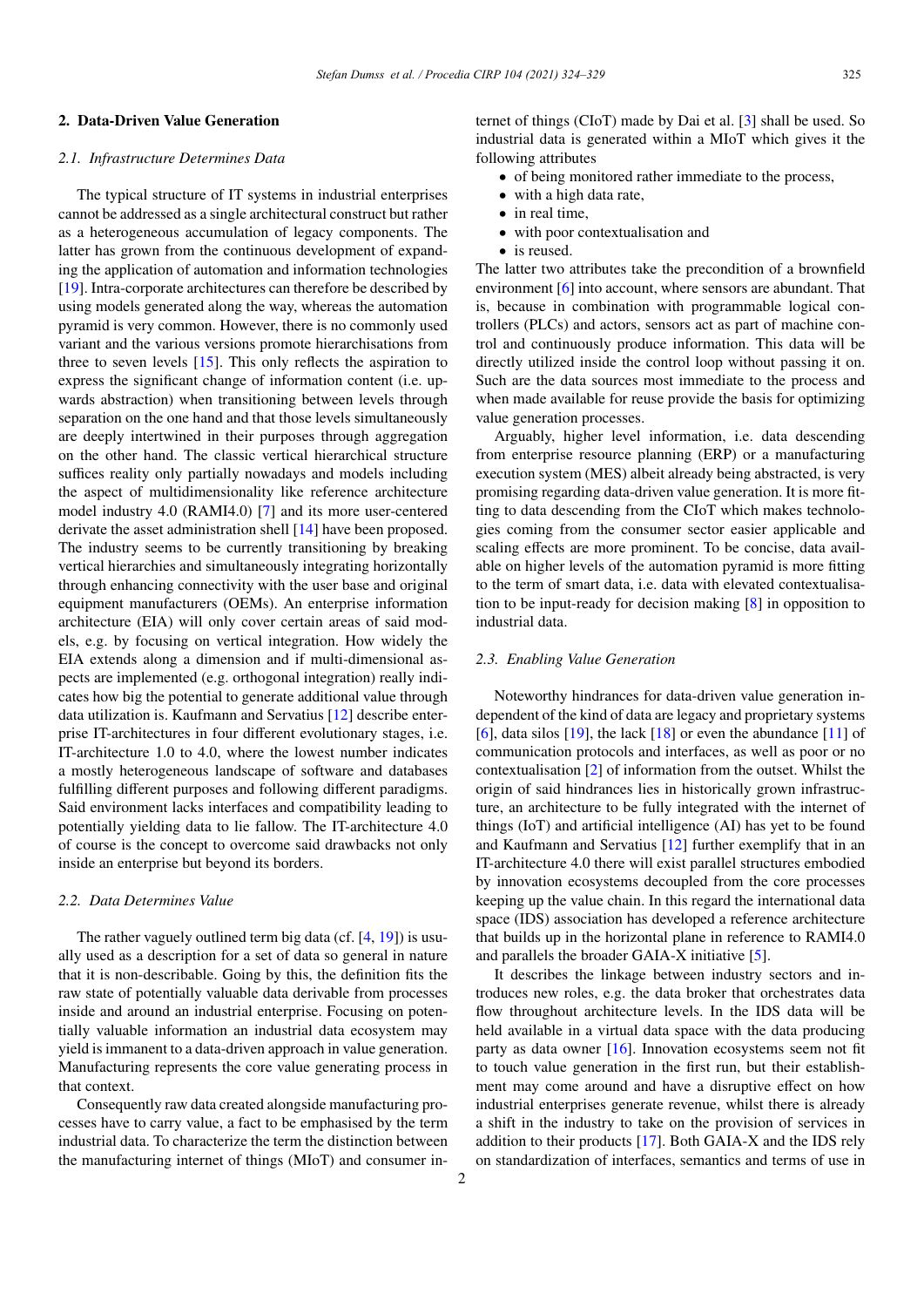accordance with European law regarding data protection (e.g. GDPR), where the former sets the general conditions for our research.

# *2.4. The Innovation Ecosystem GAIA-X*

GAIA-X is an initiative with the aim to build the infrastructure for a European data ecosystem. The current state of the GAIA-X technical architecture is outlined in a publication of the German Federal Ministry for Economic Affairs and Energy [5]. The significant aspects of GAIA-X when considering manufacturing will be addressed briefly in this section.

In the terminology of GAIA-X an *Asset* can be a *Service*, a *Service Instance*, *Data Asset* or a *Node*. The latter is a generic computational resource that can range from basic hardware (e.g. sensors) to sophisticated infrastructure (e.g. virtual machines, containers). This generic definition implies Nodes to be applicable on a rather high level, i.e. by representing a whole company's IT infrastructure and providing punctual entry points to or from GAIA-X. Whilst said utilization of Nodes is to be expected as a first step for companies to participate in GAIA-X, the fact that Nodes themselves can hold Nodes and the possible representation of basic hardware through Nodes is of special interest for industrial applications. With reference to the conditions given in a manufacturing environment by infrastructure (cf. 2.1) and the situation of valuable data sources (cf. 2.2) Nodes will mostly represent and make accessible basic hardware (sensors, PLCs). Therefore, Nodes can be used to, directly or via other Nodes, enable target-oriented communication between very low level components, e.g. along a value chain, and superordinate control and monitoring. Within such a data ecosystem, full control over single Assets can be guaranteed, meeting many businesses' needs for strictly restricting access but simultaneously openly sharing data with strategic partners. This is a significant requirement for future resilient production systems and self-orchestration. Most data is not available as Data Assets, i.e. existing data sets, on the field level. Thus, Nodes in said context will heavily focus on hosting Services. GAIA-X Services are intended as cloud offerings but are not designated to be the counterpart of common as-a-service concepts. It is understood that the data ecosystem provided will enable now isolated Data Assets and Services to be made available as cloud offerings and furthermore, generate complex Service networks by intertwining them with other Services.

In the GAIA-X ecosystem Participants and Assets have to be identified and their characteristics have to be expressed. The architecture stipulates the aforementioned to be self-describing in a machine-readable way. Thus a framework is created that, itself does not provide, but enables

- the discovery of Assets in a catalogue, i.e. a basic search engine,
- *Tool*-assisted evaluation, i.e. the selection and integration of Service Instances and Data Assets,
- continuous trust monitoring and validation of *Usage-Control Policies* (GAIA-X: *Enforcement*) and
- the *Negotiation* of contractual terms concerning Assets and *Participants*.

Interrelations between Assets are expressed using the *Self-Description Graph*, i.e. subject-property-value relationships, leaning heavily on the resource description framework (RDF).

The Self-Description of an Asset comprises metadata, a unique identifier, proof info and a testimonial i.e. a descriptor section. The latter in turn can contain multiple claims. Using the example provided in the document describing the technical architecture a Node can claim to be certified according to a standard, like ISO 27001. The same way a Node could make other claims that describe technical properties of the Data Asset or Service it provides. The contextualisation of Assets, i.e. the enrichment of information by adding machine-readable technical specifications, is the main aspect of the GAIA-X architecture to be beneficial in an industrial setting. The future requirement for the GAIA-X Self-Description is that it must be compatible with the identifier of the asset administration shell in the RAMI4.0 Information Model of the Plattform Industrie 4.0. This ensures that future digital twins of entities in the value network can be used, for example, in interaction with GAIA-X-compatible digital services. A common standard is the International Registration Data Identifier (IRDI) according to ISO/IEC 11179-6.

# 3. The EuProGigant Concept

# *3.1. Architectural drivers*

Derived from the status quo regarding data-driven value generation and the possibilities offered by the GAIA-X technical architecture, EuProGigant is an implementation of a relevant subset of principles tailored to the manufacturing domain. The blueprint architecture is initially focused on a building block, i.e. a partial representation of the greater GAIA-X concept, in the form of a manufacturing oriented node.

The blueprint architecture of the EuProGigant node will be illustrated in 3.2. Beforehand a fundamental statement is made that EuProGigant is not primarily designated to set standards for coming IT-architectures but much more as an enabler for enhancing existing production environments through including legacy systems, i.e. the integration of components in a brownfield environment. Furthermore, by following a bottom-up approach in establishing the EuProGigant data ecosystem concrete benefits for users and sufficient incentives for service providers shall be created. That is, by implementing the first building blocks of the infrastructure on the field level at the very bottom of the automation pyramid still being able to integrate with GAIA-X. The reasoning is that predefined and rigid structural concepts, like the aforementioned architectures for industry 4.0, are dominated by hierarchisation, classification and generalisation, thus not fit to represent the intertwined assets in a data ecosystem that could rather be described as fractal, although they may be useful when establishing a greenfield environment.

In order to focus on the main requirements for the Node's blueprint architecture the key drivers have to be determined. A method for evaluating software architecture requirements described by Knodel and Naab [13] has been used to derive the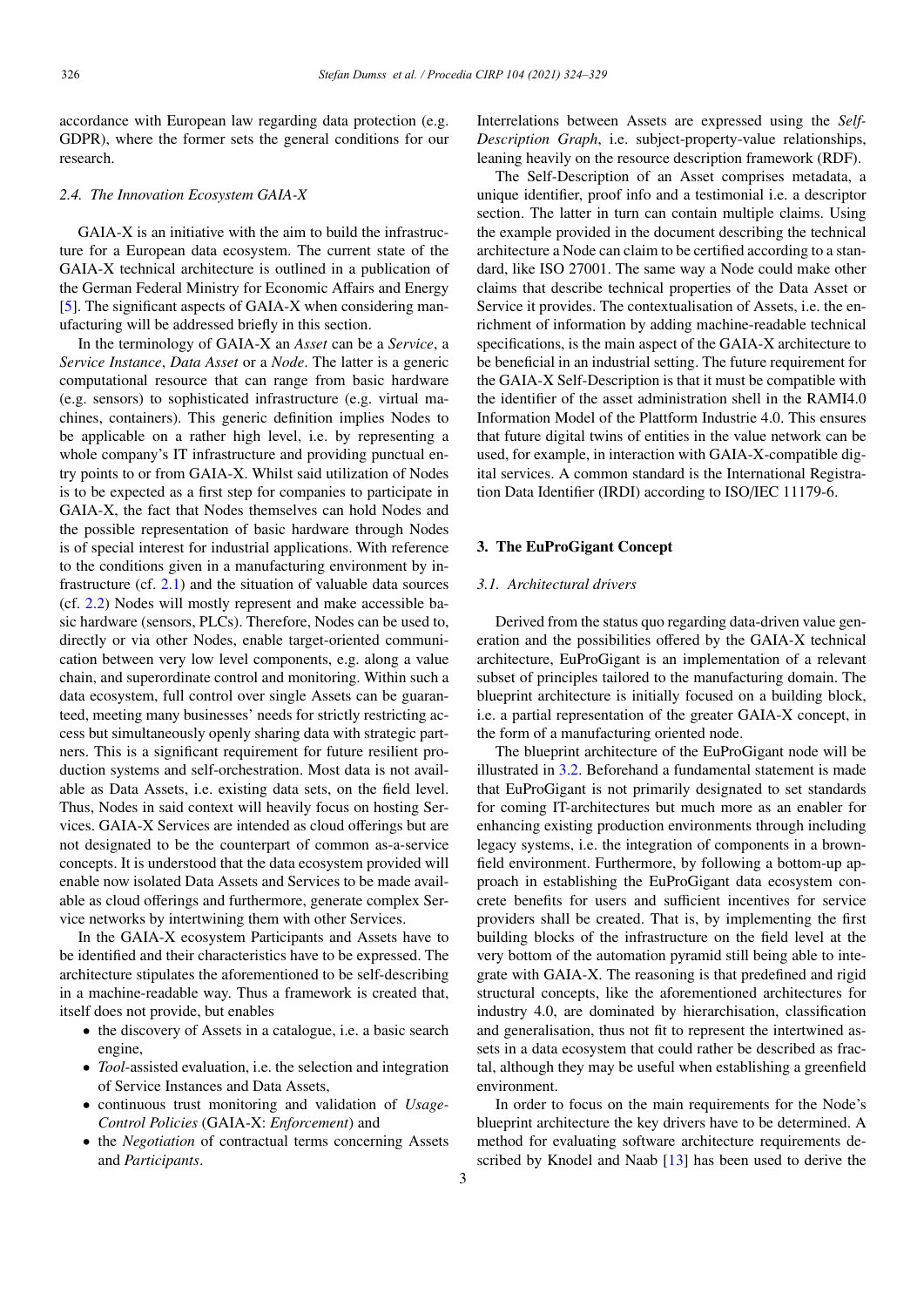Table 1. Architectural drivers for a GAIA-X conform node on an edge device in the manufacturing environment

| <b>Driver</b>                                              |                                                       |
|------------------------------------------------------------|-------------------------------------------------------|
| Assets are self-describing                                 | Integration of legacy                                 |
|                                                            | components                                            |
| <b>Quality Aspect</b>                                      |                                                       |
| compatibility >co-existence                                | compatibility                                         |
| $\triangleright$ interoperability                          | $\triangleright$ interoperability                     |
| usability >appropriateness                                 | maintainability > reusability                         |
| recognizability                                            | portability >adaptability                             |
| <b>Environment</b>                                         |                                                       |
| • On the field level data and                              | • Production machines are                             |
| services hosted on nodes are                               | relatively long-lasting                               |
| the dominant assets.                                       | which leads to an almost                              |
| • Mainly basic hardware on                                 | exclusive brownfield                                  |
| the edge (e.g. sensors,                                    | environment.                                          |
| PLCs, edge computers)                                      | • Most components on the                              |
| have to be represented as a                                | edge cannot host Nodes                                |
| Service or a Data Asset                                    | themselves, thus devices                              |
| hosted on a Node whilst                                    | hosting Nodes (e.g. edge                              |
| virtual machines and public                                | computers) have to bundle                             |
| cloud instances cannot be                                  | multiple basic hardware                               |
| excluded.                                                  | components on a                                       |
| • Each node hosts one or                                   | sub-GAIA-X level.                                     |
| multiple services.                                         | • The better part of sensors                          |
| • The majority of services                                 | acts inside a control loop.                           |
| concerns the provision of                                  | • Machines and                                        |
| data streams.                                              | corresponding devices can                             |
| • Data is abundant but data                                | be very diverse because of                            |
| assets are scarce.                                         | the diversity of underlying                           |
| • Data may already be                                      | processes.                                            |
| accessible but                                             | · Edge data storage is                                |
| contextualisation is weak.                                 | severely limited in                                   |
|                                                            | comparison to cloud data                              |
| storages.                                                  |                                                       |
| <b>Stimulus</b>                                            |                                                       |
| A user needs to access an                                  | A physical component (e.g.                            |
| asset (e.g. a service for data                             | a sensor) is to be made                               |
| provisioning).                                             | available as a service.                               |
| Response                                                   |                                                       |
| • A cryptographically                                      | • Nodes are flexibly                                  |
| verified (Trust) Identity                                  | designed to either represent                          |
| grants access to the                                       | a single data source or a                             |
| ecosystem.                                                 | system of the former.                                 |
| • Assets are clearly                                       | • Nodes meet the upwards                              |
| identifiable and separable,<br>thus can be easily found in | requirements of GAIA-X<br>whilst the interfacing with |
| the federated catalogue.                                   | physical components                                   |
| • The data to be queried is                                | downwards remains outside                             |
| contextualized enough to be                                | of the ecosystem.                                     |
| interpretable, i.e.                                        | • New Nodes and                                       |
| information about the origin                               | components within a Node                              |
| of the data and its quality is                             | are registered via GAIA-X                             |
| accessible.                                                | and undergo access control                            |
| • Data can be synchronized                                 | management to ensure                                  |
| and harmonized.                                            | sufficient self-description.                          |
|                                                            |                                                       |

nodes specifications. The two main drivers, the relevant environment, a stimulus (i.e. an event to be handled) and the desired response have been identified and are listed in table 1. In analogy to Antonino et al. [1] the standard ISO/IEC 25010 has been used to describe quality aspects.

# *3.2. Blueprint Architecture*

Based on the GAIA-X concepts of Nodes and Self-Description which can be used very versatilely, as described in section 2.4, a blueprint architecture to bridge the gap between the given environment with the associated architectural drivers, as listed in table 1, and the GAIA-X ecosystem can be derived. For this purpose EuProGigant extends the GAIA-X Node functionality. A general approach was chosen to ensure sufficient Node flexibility for manufacturing related applications. Figure 1 provides an overview of the blueprint architecture.

In order to provide sufficient distinction, the abbreviations for components outside the GAIA-X environment (that means non-compliance), are defined as

- *non-compliant asset (nca)* considering assets and
- *non-compliant self-description (ncsd)* considering selfdescription.

Beyond that abbreviations for components whose conformity is pending are defined as

- *indefinite asset (ia)* considering assets and
- *indefinite self-description (isd)* considering selfdescription.

The aforementioned will be used in the following, whereas terms with a capital initial letter (e.g. Node, Asset) are furthermore used for GAIA-X compliant components.

I/O Services: In the given context flexibility refers to an architecture that can be implemented at any point in a network. Thus, I/O interfaces in the EuProGigant architecture are not mere interfaces but Services or sets of Services responsible for

- authentication,
- authorization and
- de-/serialization of different formats.

Due to the variety of protocols currently in use in an industry 4.0 environment, it is necessary to create a wide variety of Services. For example, it is possible that the input is done via OPC-UA, but the output must be done according to MQTT. Therefore, multiple I/O services have to be provided covering different communication protocols, even if it makes sense to create a single de-/serialization service for each protocol. An internal data transport protocol for Nodes has not yet been defined in course of the GAIA-X architecture. It is evident to use a uniform internal protocol, likely similar to Remote Procedure Call (RPC). Such an internal protocol regarded as predetermined and is therefore not discussed in further detail.

Self-Description mapping Service: To facilitate data flow Self-Descriptions and ncsd have to be aligned. An assessment is made whether an ia that states a request, can provide a Self-Description or if it is a nca whose ncsd has to be extended, altered or added as whole using an existing repository. In the former case, the description can be retrieved directly from the Self-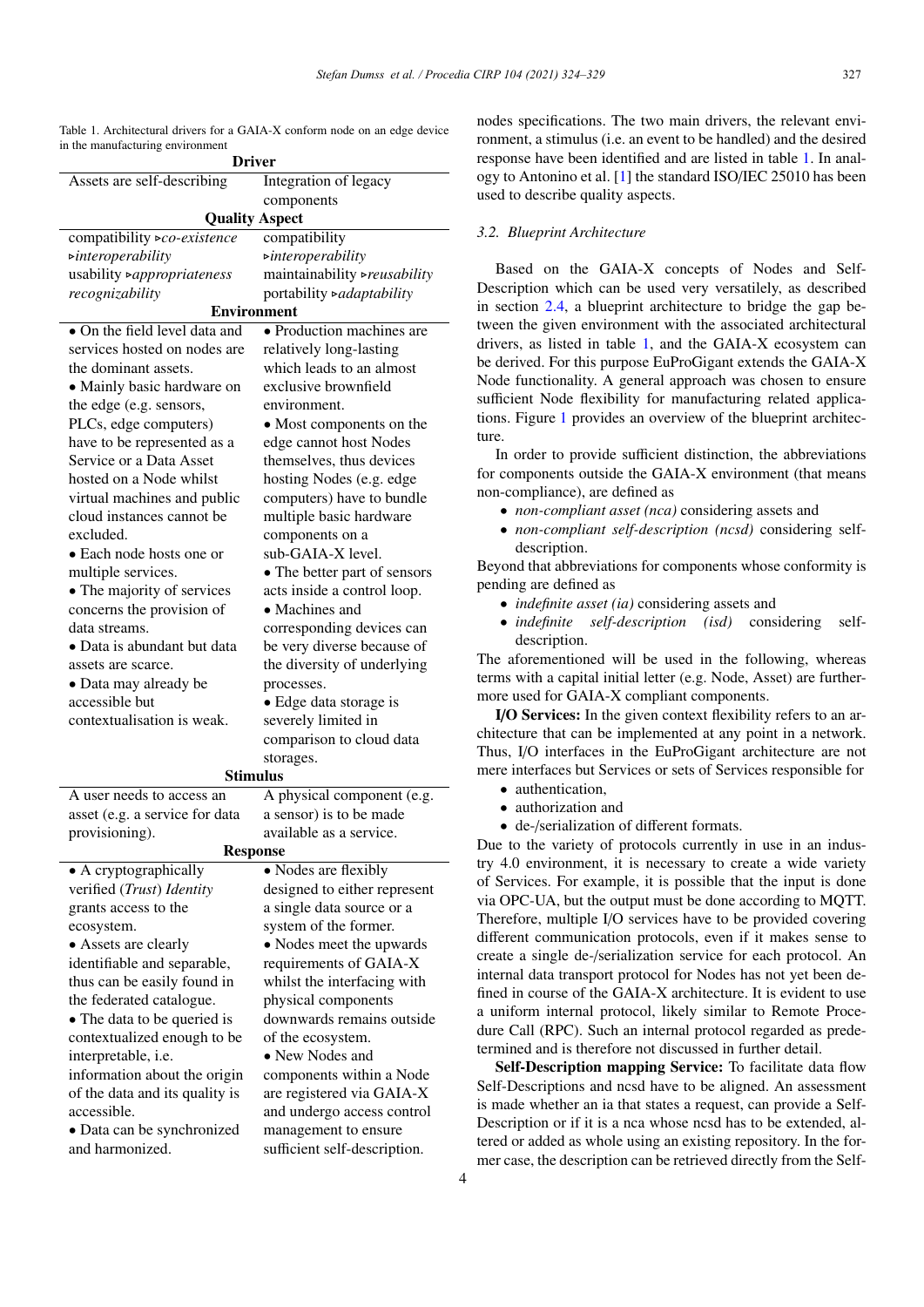

Fig. 1. Architecture overview

Description Storage and data flow between Services is permitted. When a compliant description is absent but a local ncsd is available, the Node establishes GAIA-X conformance, i.e. Self-Description and links the latter to the request. The GAIA-X Self-Description Storage and the local storage of ncsds are used to cache descriptions of Nodes, machines, sensors, etc. on the Node so that this data can be semantically linked with incoming data in order to store or pass on enriched data to enable subsequent processing.

Service distribution unit (SDU): The SDU is a key service of the blueprint. On a Node Services stemming from the GAIA-X ecosystem as well as local services can be used and have to be differentiated. In the simplest case, a request is made that has already been expected from another Service. In that case the SDU passes on the request directly. In all other cases the request has to be analyzed first. There are several possible scenarios where local resource availability is included additionally to Self-Description:

- 1. The request itself indicates which service it wants to consume.
- 2. It is a regularly occurring, thus registered request and the service to be consumed is known.
- 3. It is still unknown how to proceed with the request.

4. The request cannot be handled due to a lack of resources. GAIA-X stipulates Self-Description to be used for tool-assisted selection and integration of Services. The SDU represents such a tool, whilst simultaneously supporting local services. To select the right Services, it is important to analyze the GAIA-X Self-Description Graphs (cf. section 2.4) of the Self-Descriptions. Following claims and information the graphs provide a proper service can be selected. Furthermore, with both the knowledge of Service and data properties an estimation on computing resources can be made. If the resources are not sufficient or the requested service can not be made available, the SDU forwards the request to another Node. The SDU is also responsible for managing the communication between local and GAIA-X Services. Given the aforementioned, it acts as a broker

by passing data to the right consumer. This is important since computing resources may be limited where the Node is hosted and the broker may have to redirect the request to another Node, e.g. when computing resources are not sufficient.

Before data is consumed by any Service Instance it always has to be ensured that not only the Service accountable for offering the data exhibits GAIA-X conformity, but also that a proper Self-Description of the underlying Data Asset or Service is linked to it. The Service Instances in this blueprint are viewed as black boxes, on the one hand as a result of missing definitions within the GAIA-X architecture, on the other hand going by this local implementations can be adapted to company specific demands. For example, on edge devices micro service architectures with containers are rising in usage. It is important that Services either report back to the SDU for further processing or formulate an output.

In the last stage of data flow inside the Node, the data passes through the I/O interfaces once again and is serialized according to the target protocol. The target for outgoing data or requests can be a requesting system or another Node. In case that the input has not come from a GAIA-X certified device, the Self-Description mapping Service has established the Self-Description for the respective Asset. Every output again is an input to another Node or will be fed back to the same Node as new input.

## 4. Concept Study

The EuProGigant concept presented will be implemented in the context of a joint case study in the demonstrator factories Pilot Factory Industry 4.0 TU Wien and data-based production platform PTW TU Darmstadt. The aim of the case study is to demonstrate possible cross-company and cross-location networking of value chains to create a communicating ecosystem with increased speed of value-adding. Therefore, the production systems are networked via edge computing units, institute